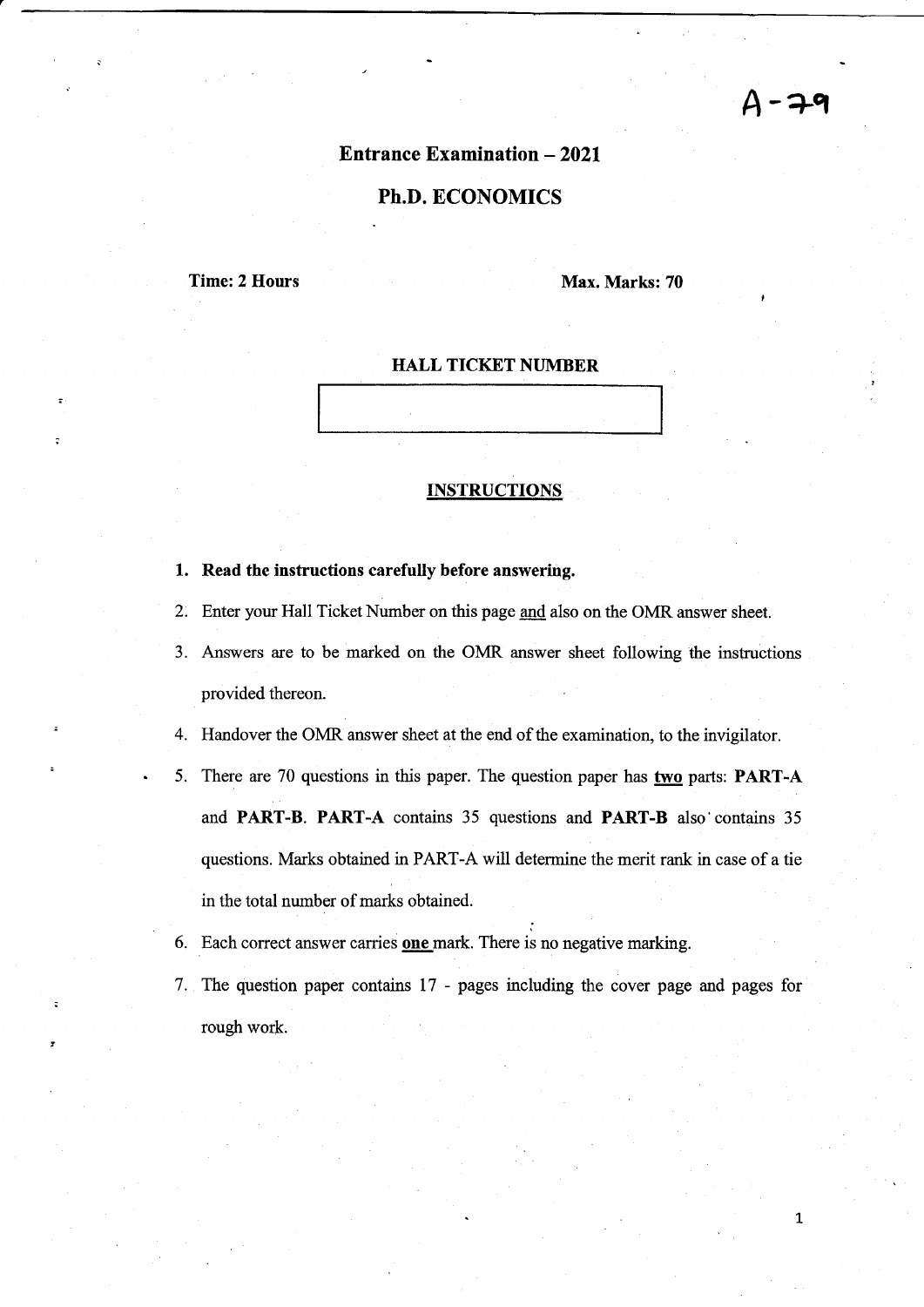#### PART-A

 $A - 79$ 

1. An argument is generally valid, as long as

r

- A. It is validated strictly by evidence alone
- B. It is validated strictly by reason alone
- C. It is validated either by some evidence or reason
- D. It is validated by lived experience
- 2. In a field survey there is an item: "Have you borrowed any money in the preceding one year? Did you borrow from a moneylender? Y/N" This item in a survey is considered as inappropriately formulated because
	- A. It is a double barrel question
	- B. It is a leading question
	- C. It is a qualitative question
	- D. It is an incomplete question
- 3. The distance covered is fixed but speeds are varying and an average speed is to be calculated. Which method is more appropriate to find out average?
	- A. Arithmetic Mean
	- B. Harmonic Mean
	- C. Geometric Mean
	- D. Mode
- 4. In the National Account Statistics of India, which approach for calculating GDP is considered as a firm approach?
	- A. IncomeApproach
	- B. Expenditure Approach
	- C. ProductionApproach
	- D. All of the above
- 5. "India imposed lockdown to reduce Covid19 deaths in 2020. Had it not imposed, the number of deaths could have been doubled". The kind of reasoning employed in the statement is known as:
	- A. Inductive Reasoning
	- B. Deductive Reasoning
	- C. Factual Reasoning
	- D. Counterfactual Reasoning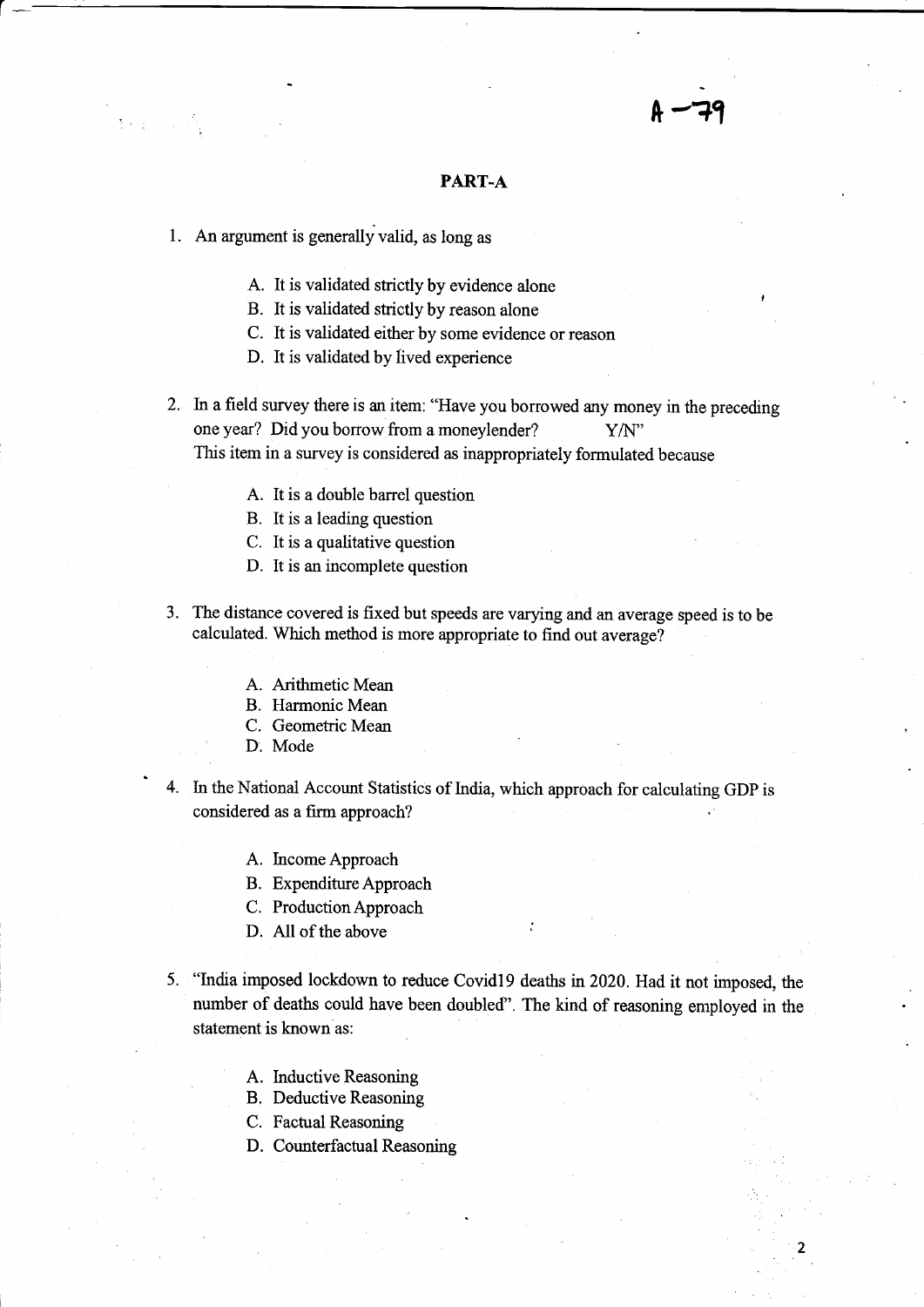$4 - 79$ 

- 6. For the function  $y = f(x) = x^3 3x^2 + 10$ , which statement is true?
	- A. The given function has only maximum value and no minimum value
	- B. The maximum value of y is 10 and the minimum value is 6 units
	- C. The maximum value of y is 6 and the minimum value is 10 units
	- D. The maximum and minimum values cannot be determined
- 7. A card is drawn at random from an ordinary deck of 52 playrng cards. What is the probability that it is neither a five nor a diamond?
	- A. 1/13
	- $B. 4/13$
	- $C. 9/13$
	- D. 1l/13
- 8. In logic, the fallacy of *Non Sequitur* means:
	- A. Non-Sequentially reasoning
	- B. Conclusions being not drawn from analysis
	- C. Appealing to the larger cause
	- D. Declaring argument null and void
- 9. A research intends to explore the result of possible factors for the organization of effective mid-day meal interventions. Which research method will be most appropriate for this study?
	- A. Descriptive survey method
	- B. Historical method
	- C. Ex-post facto method
	- D. Experimental method

10. If the explained sum of squares is 45 and the total sum of squares is 60, find out  $\mathbb{R}^2$ 

- A. 0.75 B. 0.25  $C. 0.33$ D. 0.66
- 11. Which of the following is the device of obtaining answors to the questions in a form which is filled by the interviewers in a face-to-face situation with the respondents?
	- A. Direct Personal Investigation
	- B. Indirect Oral Investigation
	- C. Questionnaire
	- D. Schedule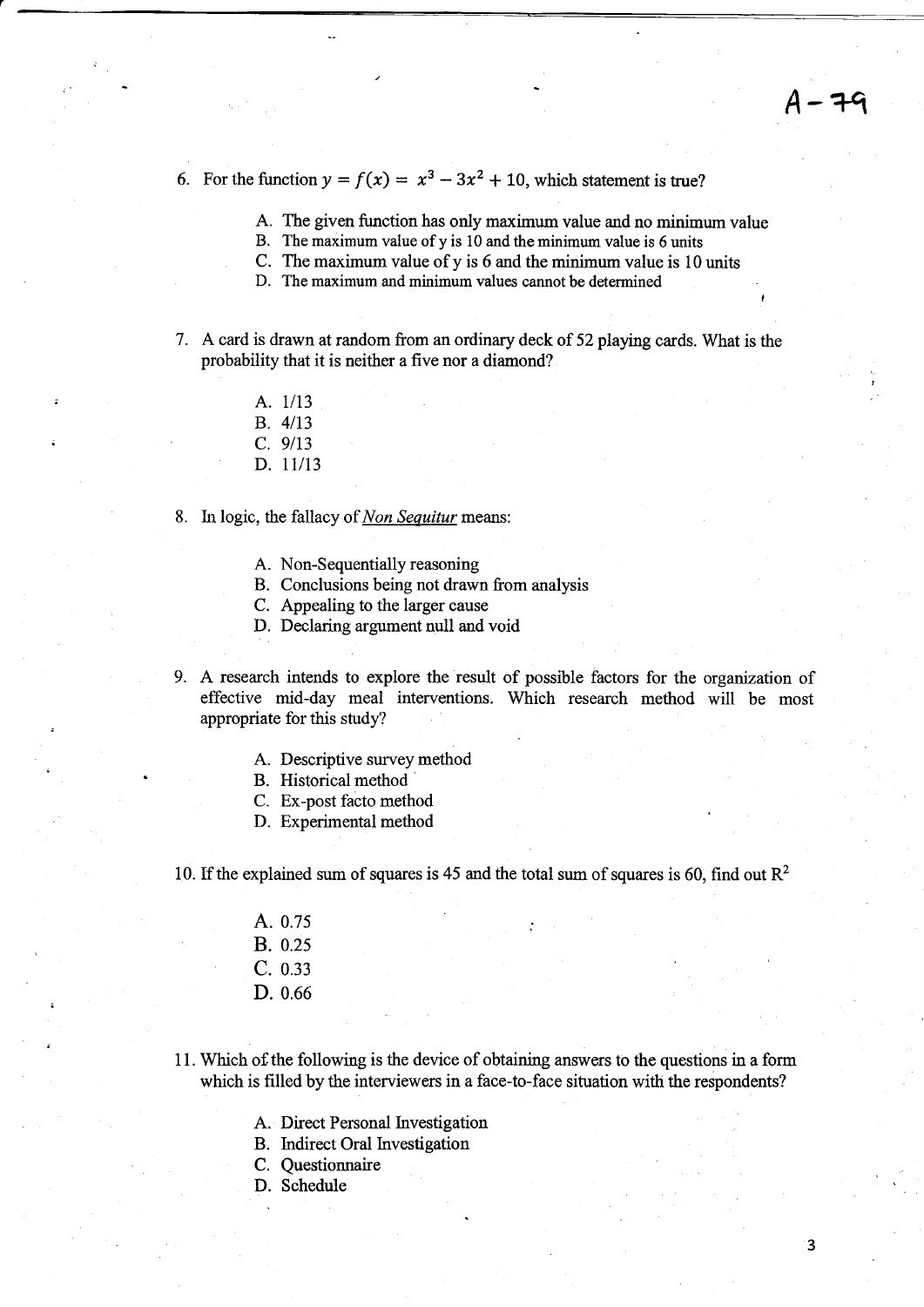4

- 12. The major methodological shift from Classical Economics to Neo-Classical Economics is taking recourse to:
	- A. Methodological Individualism
	- B. Methodologioal Holism
	- C. Homo Economicus
	- D. Deductive Logic
- 13. In estimates of the value of national income with reference to the value added by selfemployed, family enterprises, small and tiny enterprises, non-wage, non-salaried services etc., is based on:
	- A. Census data
	- B. Sample Survey data
	- C. Contingent Valuation data
	- D. Imputed Valuation data

14. The general t-statistic can be written as

A.  $t = \frac{Hypothesized Value}{Standard Error}$  $B. t = \frac{(Estimate - Hypothesized Value)}{Variance}$ Standard Error Variance C.  $t = Estimate - Hypothesized value$  $\Gamma$  t =  $\frac{(Estimate - HypothesizedValue)}{E}$ 

15. The set of z scores inside the range  $-1.96$  to 1.96 constitutes what is called the

A. Critical region

B. Region of rejection of the hypothesis

C. Region of acceptance of the hypothesis

- D. Region of significance
- 16. Which of the following economist received a Nobel Prize for his contribution to Behavioral Economics?
	- A. Paul Romer
	- B. Richard H Thaler
	- C. K.J.Arrow
	- D. Ronald Coase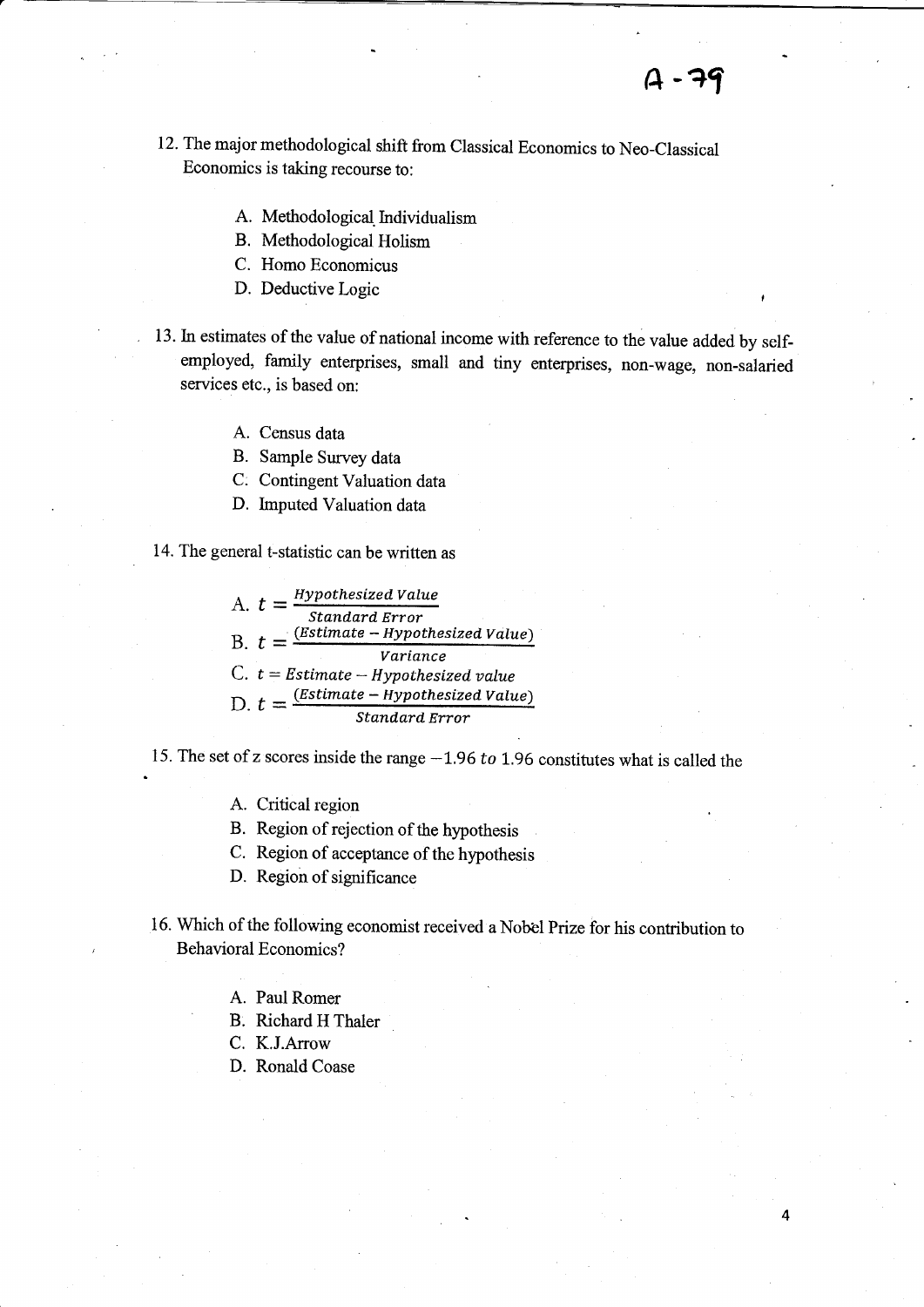5

17. Age and teaching pedagogy is a case of variables respectively.

- A. Atfibute and active
- B. Active and atiribute
- C. Categorical and active
- D. None of the above

## 18. The density function of a continuous random variable  $X$  is

$$
F(x) = \begin{cases} 4x(9 - x^2)/81 & 0 \le x \le 3\\ 0 & Otherwise \end{cases}
$$

Find the mode.

A.  $X = 0.63$  approximately B.  $X = 1.73$  approximately C.  $X = 2.53$  approximately D.  $X = 2.93$  approximately

19. Firm data collected for top 10 Coal companies based on profitability for years 2010 to 2020 is an example ot

- A. Time series data
- B. Cross-sectional data
- C. Panel data
- D. Pooled data

20. Which of the following is not an example of a proposition?

- A. Inflation is caused by excess money supply
- B. Ml by definition means cash balances with the public and demand deposits
- C, Labour Supply Curve is backward bending
- D. Investment is a determinant of economic growth

21. Name the type of research where the research question is ambiguous

- A. Casual research
- B. Descriptive research
- C. Exploratory research
- D. Explanatory research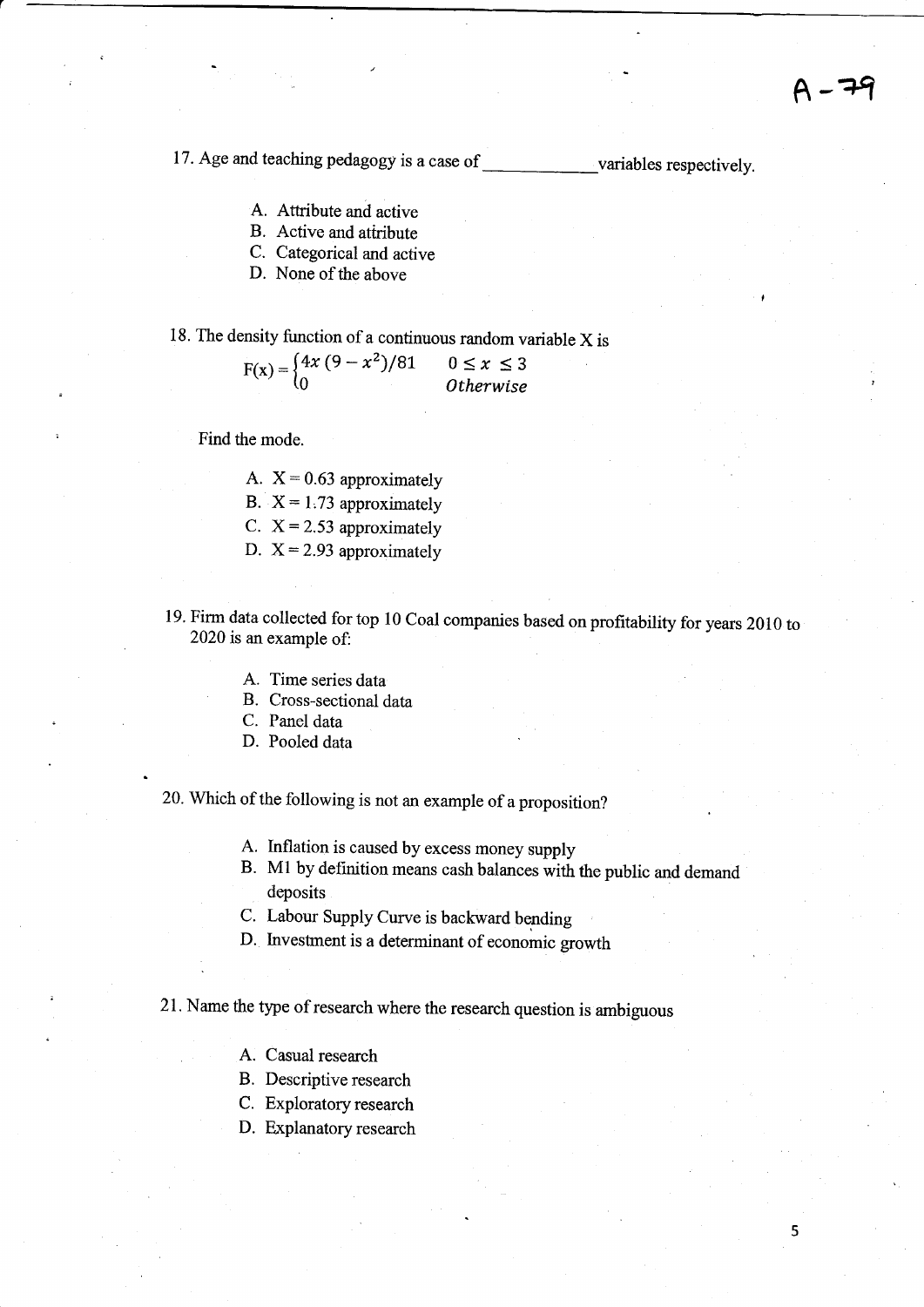22. x is a square  $\Rightarrow$  x is a rectangle. It would read

- A. A sufficient condition for x to be a rectangle is that  $x$  be a square
- B. A necessary condition for  $x$  to be a square is that  $x$  be a rectangle

C. OnlyB is true

D. Both A and B are ffue

23. In a multiple regression model with 20 observations and 4 independent variables, the  $R^2$  is 0.605 then the adjusted  $R^2$  is

- A. 0.40
- B. 0.50
- c. 0.60
- D. 0.30
- 24. Under the NAS classification, a sector of activity covered by the Factories Act of 1948 would be classified as:
	- A. Formal sector
	- B. Organized sector
	- C. Regulated sector
	- D. Legal sector
- 25.P, Q and R are three statements, such that (P or Q) is True and (Q and R) is False. ' Then,
	- A. If R is True, then P is True
	- : B. If P is True, then R is False
	- C. Q is False and P is True
	- D. Q is False and P is False

#### 26. Specification bias or specification error in a regression model means

- A. Leaving out important explanatory variables
- B. Including unnecessary variables
- C. Choosing the wrong functional form between Y and X variables
- D. All of the above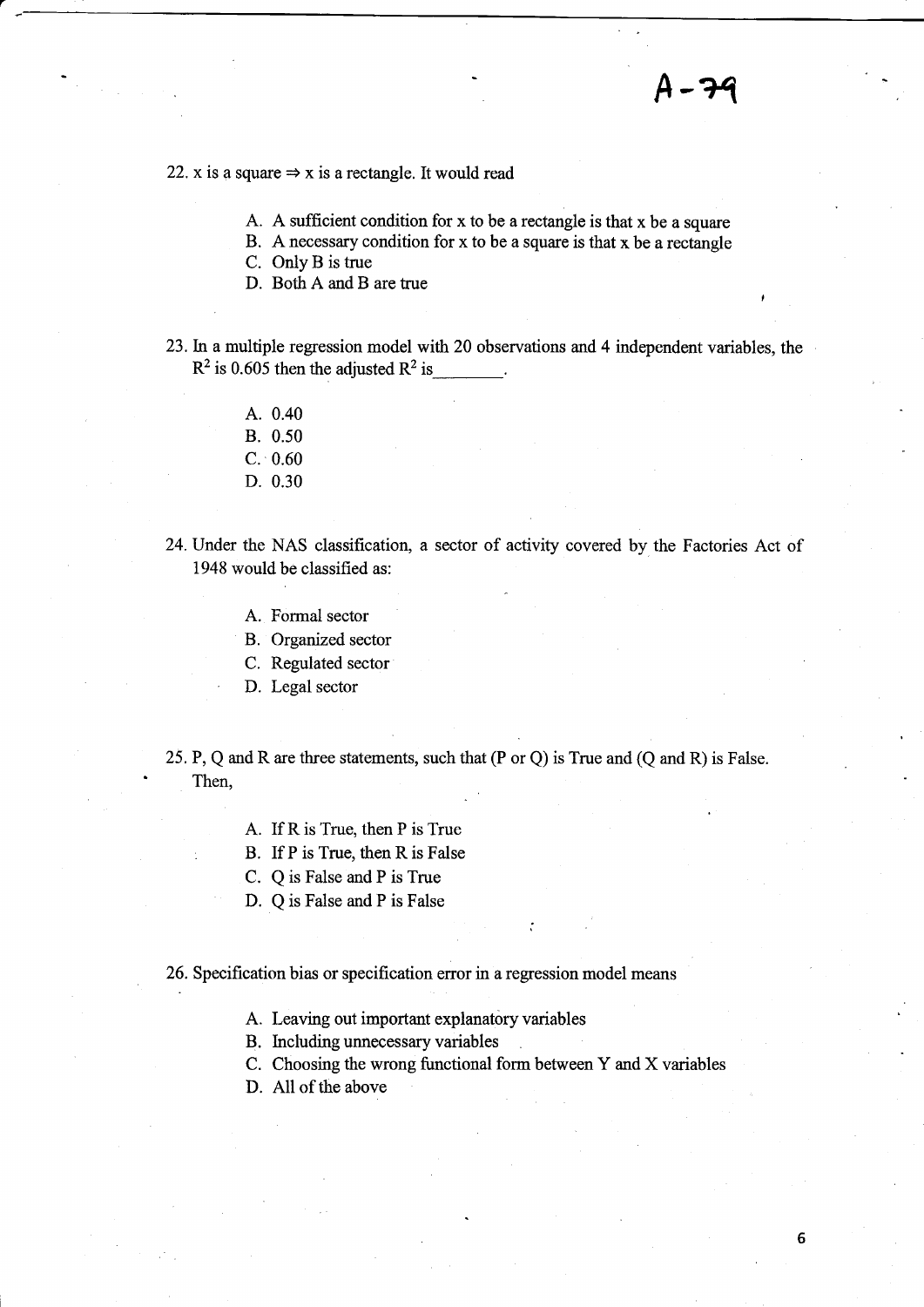7

2T.McEadden's R squared measure is defined as



28. What were the methods used to assess economic activity of a country prior to the development of the concept of national income?

- A. Index of Barter
- B. Index of Trade

C. Index of Labour

D. Indices of Sectoral Incomes and Money Supply

29. The size of confidence interval will be smaller, ceteris paribus, if:

L required significance level is larger;

II. the variance is larger;

III. the sample size is larger.

Which of the above statement(s) is (are) true?

- A. <sup>I</sup>and II onlY
- B. II and III only
- C. I and III onlY
- D. A1l I, II and III are true
- 30. Exclusion of a relevant variable from a multiple linear regression model leads to the problem of
	- A. Multicollinearity

B. Heteroskedasticity

- C. Misspecification error
- D. Auto-correlation
- 31. Yasmrn's score in the Mathematics test is 78. Her class average and standard deviation are 68 and 4 respectively, Zainab, who is in another section of the course scored 82 on the same test. Her class average and standard deviation are 7l and <sup>6</sup> respectively. Compare Yasmin's and Zainab's scores relative to their sections.
	- A. Yasmin's performance is better
	- B. Zainab's performance is better
	- C. Equal performance
	- D. Not enough information to draw a conclusion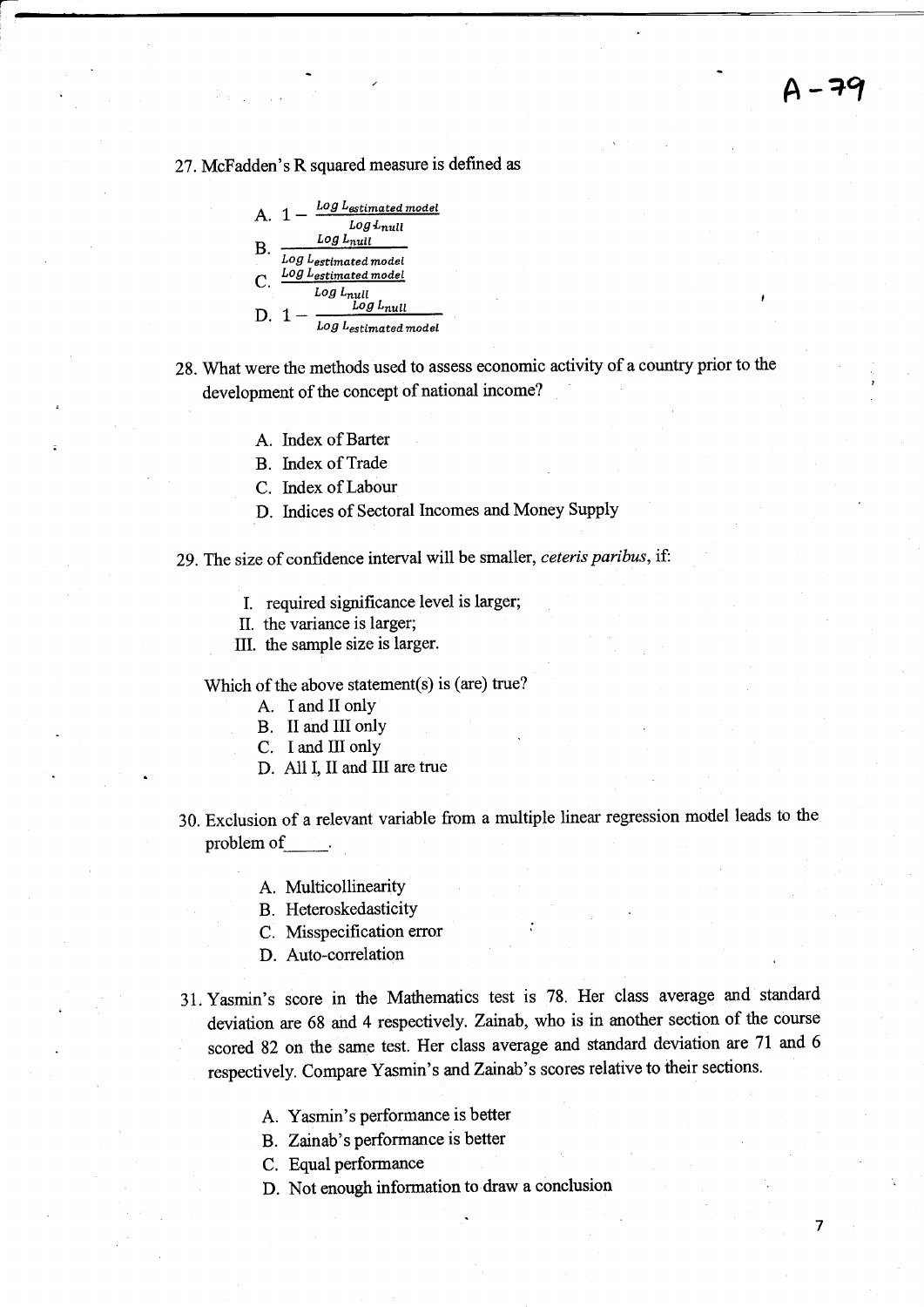- 32. The appropriate method employed for calculating the national income in an economy where bulk of producers pay income tax and rest of workers make a regular social security payment which is linked to their incomes is:
	- A. Expenditure Method

B. Income Method

C. Consumption Method

- D. Tax and Social Security Method
- 33. The information supplied by the Y survey helps in (i) estimating the cost of the main survey and also the time needed for the availability of the results, (ii) improving the organization of the field work by removing the defects or faults observed in the y survey, (iii) training of the field staff, and (iv) formulating effective methods of asking questions. Here "Y survey" refers to
	- A. The law of large number survey

B. The parameter-based survey

C. The complete enumeration survey

D. The pilot survey

34.  $R^2$  is always between zero and one, because of

- A. Explained sum of squares can be no greater than total sum of squares B. Residual sum of squares can be no greater than total sum of squares
- 
- c. Explained sum of squares can be no less than total sum of squares
- D. Residual sum of squares can be no less than total sum of squares

35. The method of calculating the price indices by using current weights is referred to as

- A. Lespeyre's Index
- B. Friedman's Index
- C. Paasche's Index
- D. Fisher's Index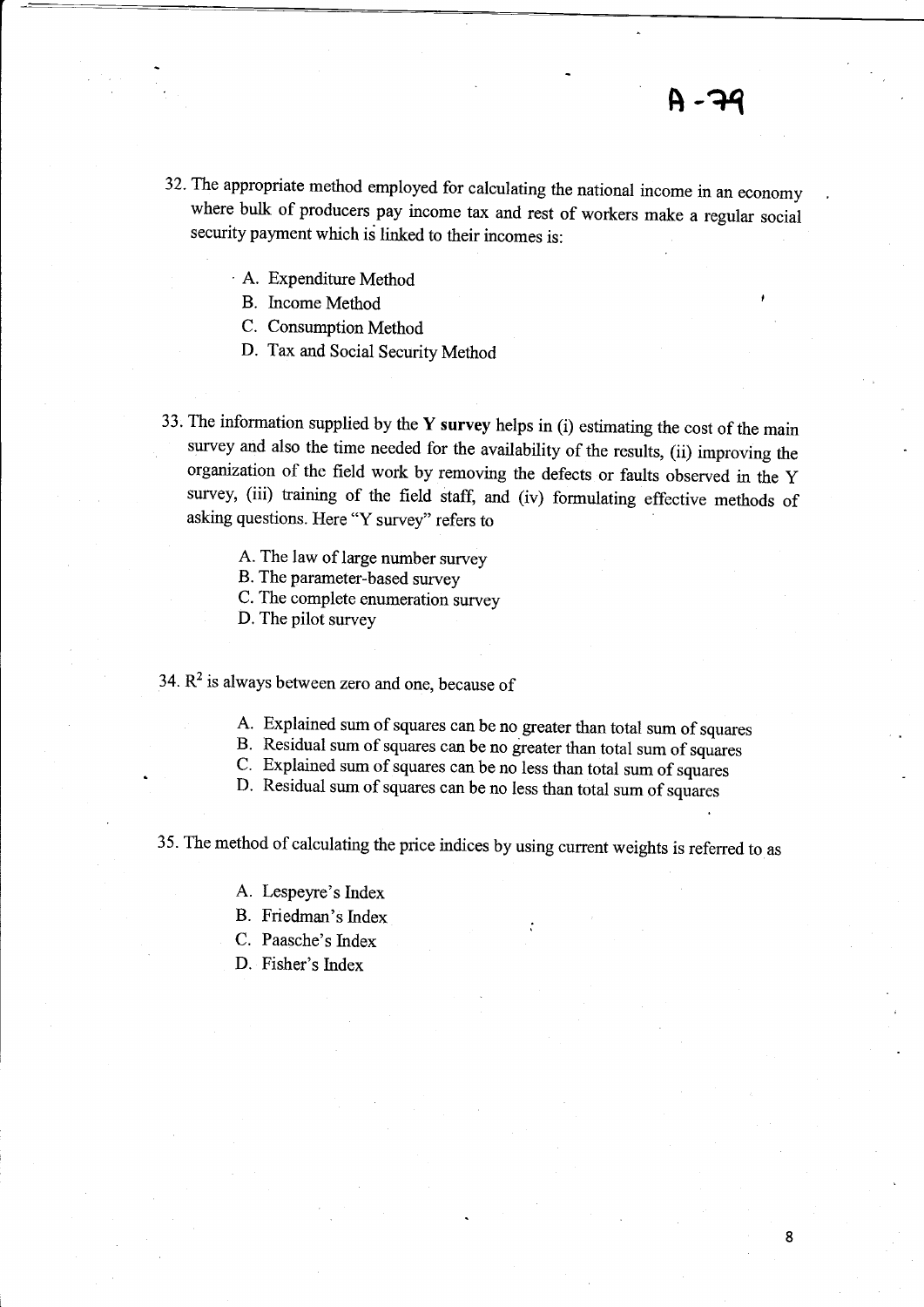### PART \_ B

- 36. Neoclassical assumption about the essential behavior of an individual as a maximiser of utility is known as:
	- A. Homo sapien
	- B. Homo Hierarchus
	- C. Homo Economicus
	- D. Homo Maximus
- 37. Underlying the application of the monopolistic competition model to trade is the idea that trade:
	- A. Increases market size
	- B. Allows companies to charge higher price
	- C. Increases consumer choices
	- D. Decreases the number of firms in an industry
- 38. According to the theory of comparative advantage, which of the following is NOT a reason why countries trade?
	- A. Costs are higher in one country than in another
	- B. Prices are lower in one country than in another
	- C. The productivity of labour differs across countries and industries
	- D. Exports give a country a political advantage over other countries that export less
- 39. The movement to free international trade is most likely to generate short-term unemployment in which industries:
	- A. Industries in which there are neither imports nor exports
	- B. Import-competing industries
	- C. Industries that sell to domestic and foreign buyers
	- D. Industries that sell to only foreign buyers

#### 40. Mercantilism

- A. ls the philosophy of free international trade
- B. Was a system of export promotion and barriers to imports practiced by govemments
- C. Was praised by Adam Smith in The Wcalth of Nations
- D. Both (a) and (c)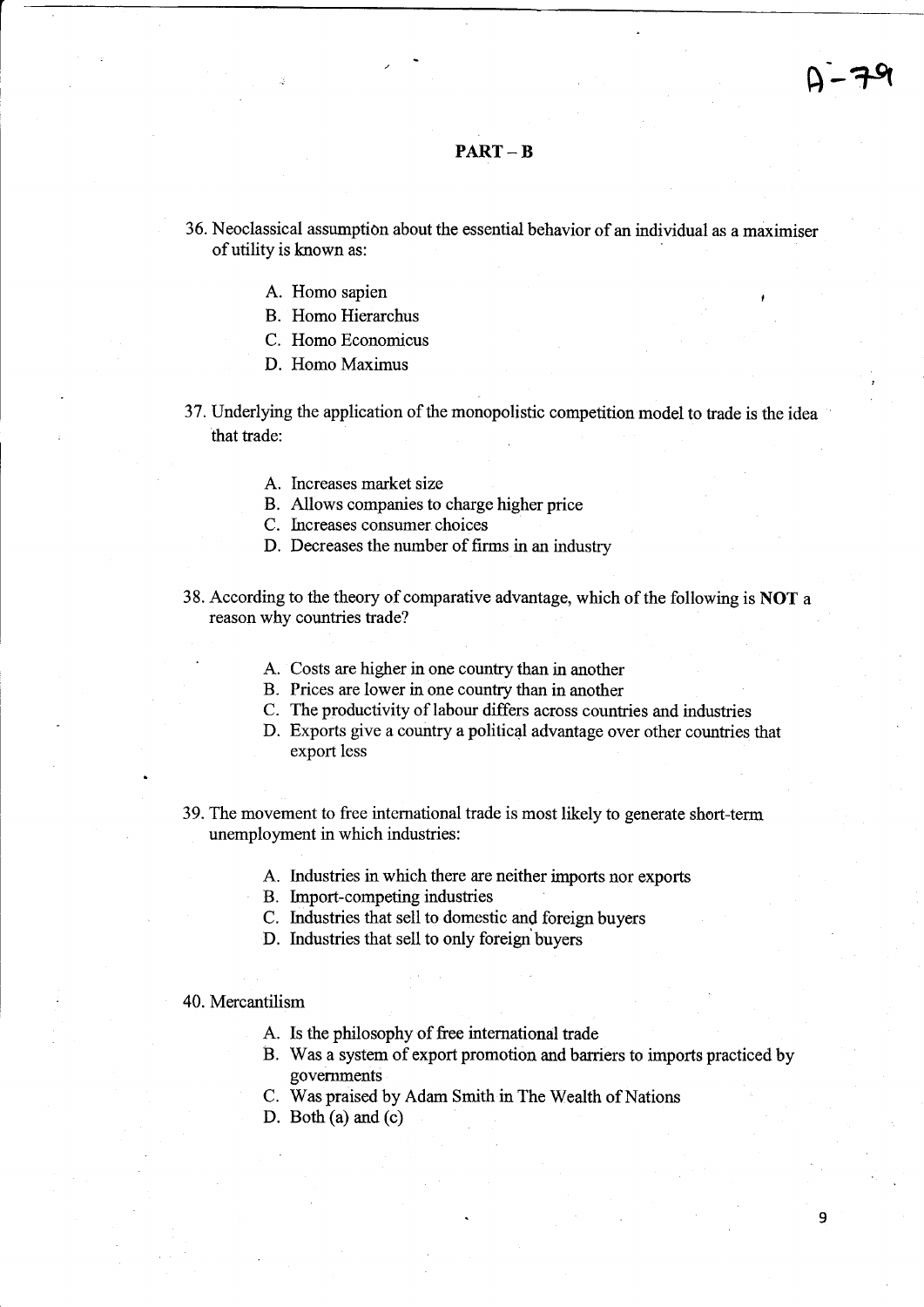# A-79

41. Seignorage is the revenue a government raises by

- A. Taxation
- B. Charging fees for services
- C. Borrowing money
- D. Printing money
- 42. Which of the following is the operating target of monetary policy conducted by the Reserve Bank of India?
	- A. Weighted average call money rate
	- B. Repo rate
	- C. Reverse repo rate
	- D. Marginal standing facility
- 43. A bank run is best described by
	- A. A large-scale, panicky withdrawal of deposits from a bank
	- B. The transfer of funds from one bank to another
	- C. A situation when a bank heavily borrows from the central bank
	- D. A situation in which a bank borrows at the interbank money market rate
- 44. Milton Friedman and Edmund Phelps questioned
	- A. The use of expectations in the Phillips curve
	- B. The stability of the relationship between inflation and unemployment
	- C. The idea of natural rate of unemployment
	- D. The existence of a full-employment level of output
- 45. The Reserve Bank of India adopted which of the following approach in 1998?
	- A. Direct inflation targeting
	- B. Flexible inflation targeting
	- C. Multiple indicators approach
	- D. Monetary targeting

46. In the theory of demand for money, Baumol's square root rule implies the following

- A. The transactions demand for money is negatively related to the interest rate and a lowering of the brokerage costs would decrease the demand for money
- B. The transactions demand for money is NOT related to the interest rate
- C. The transactions demand for money is positively related to the interest rate
- D. Only brokerage costs matter
- 47. Roy's identity facilitates derivation of
	- A. Marshallian demand function from the indirect utility function
	- B. Hicksian demand function from indirect utility function
	- C. Expenditure fimction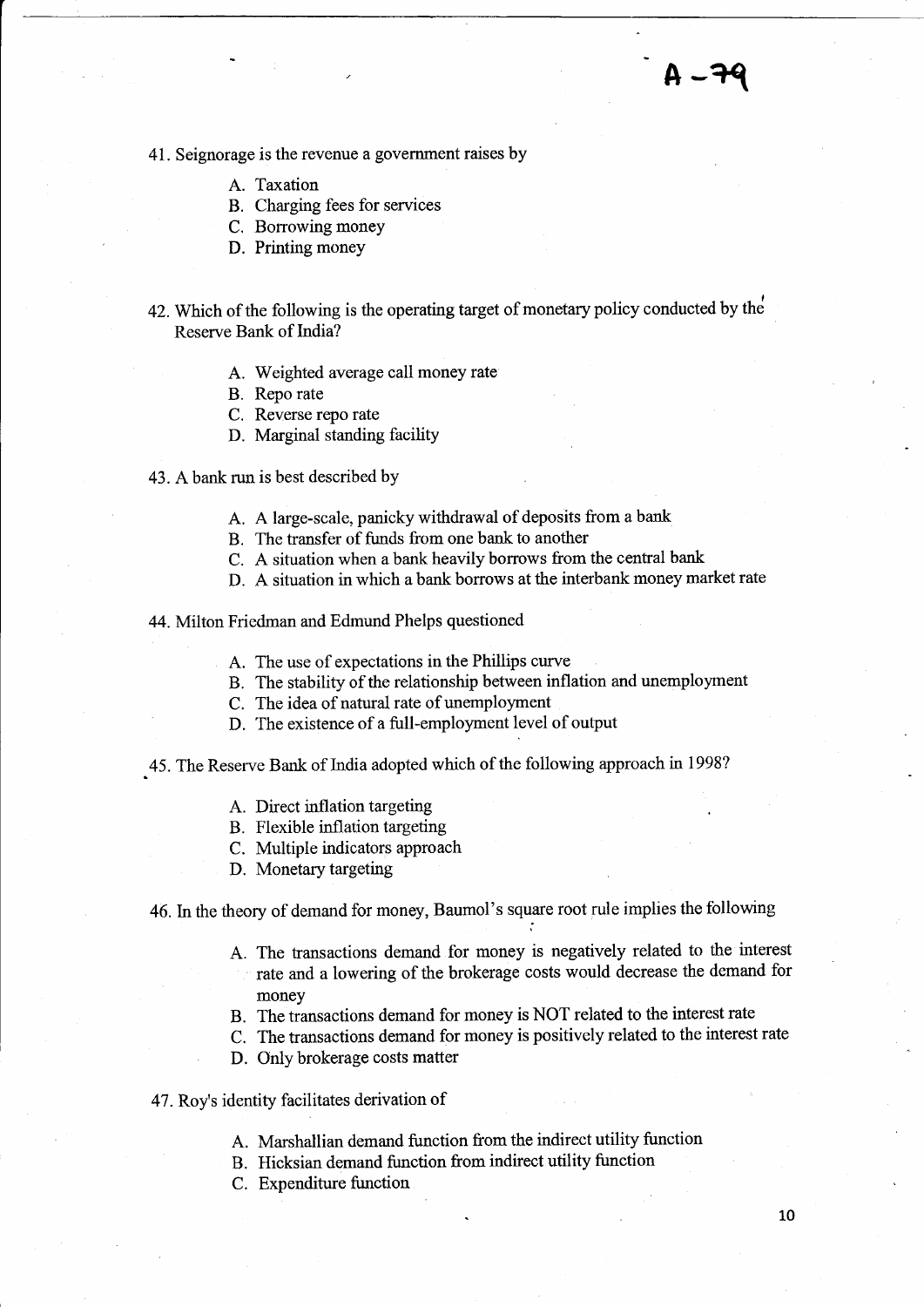#### D. None of the above

- 48. An explicit delineation of property rights usually eliminates the problem of externalities. This statement is
	- A. Maybe true
	- B. Need more information
	- C. False
	- D. True

49.In an experimental game, in which two parties interact anonyrnously and only once, so reciprocation is not an issue. The first player proposes how to divide a sum of money (say 100 rupees) with the second party. If the second player rejects this division, neither gets anything. If the second accepts, the first gets her demand and the second gets the rest. A rational purely self-interested person would propose an allocation of:

- A. I and keep <sup>99</sup>
- B. 0 and keep <sup>100</sup>
- C. 40 and keep 60
- D. 50 and keep 50

50. In growth models, technical progress is said to be Harrod neutral in which there is

- A. Constant Output-Labour ratio
- B. Constant Capital-Labour ratio
- C. Constant Capital-Output ratio
- D. Constant growth of capital and labour
- 51. Who was the frst economist to use the idea of leamipg-by-doing to model endogenous growth theory?
	- A. Robert Lucas
	- B. Paul Romer
	- C. Kenneth Arrow
	- D. Elhanan Helpman
- 52. The AK model is a special case of the Cobb-Douglas production function, there is endogenous growth because of

:

- A. Constant Returns to scale
- . B. Increasing Returns to scale
- C. Diminishing Returns to scale
- D. Diminishing Retums to scale with a lower bound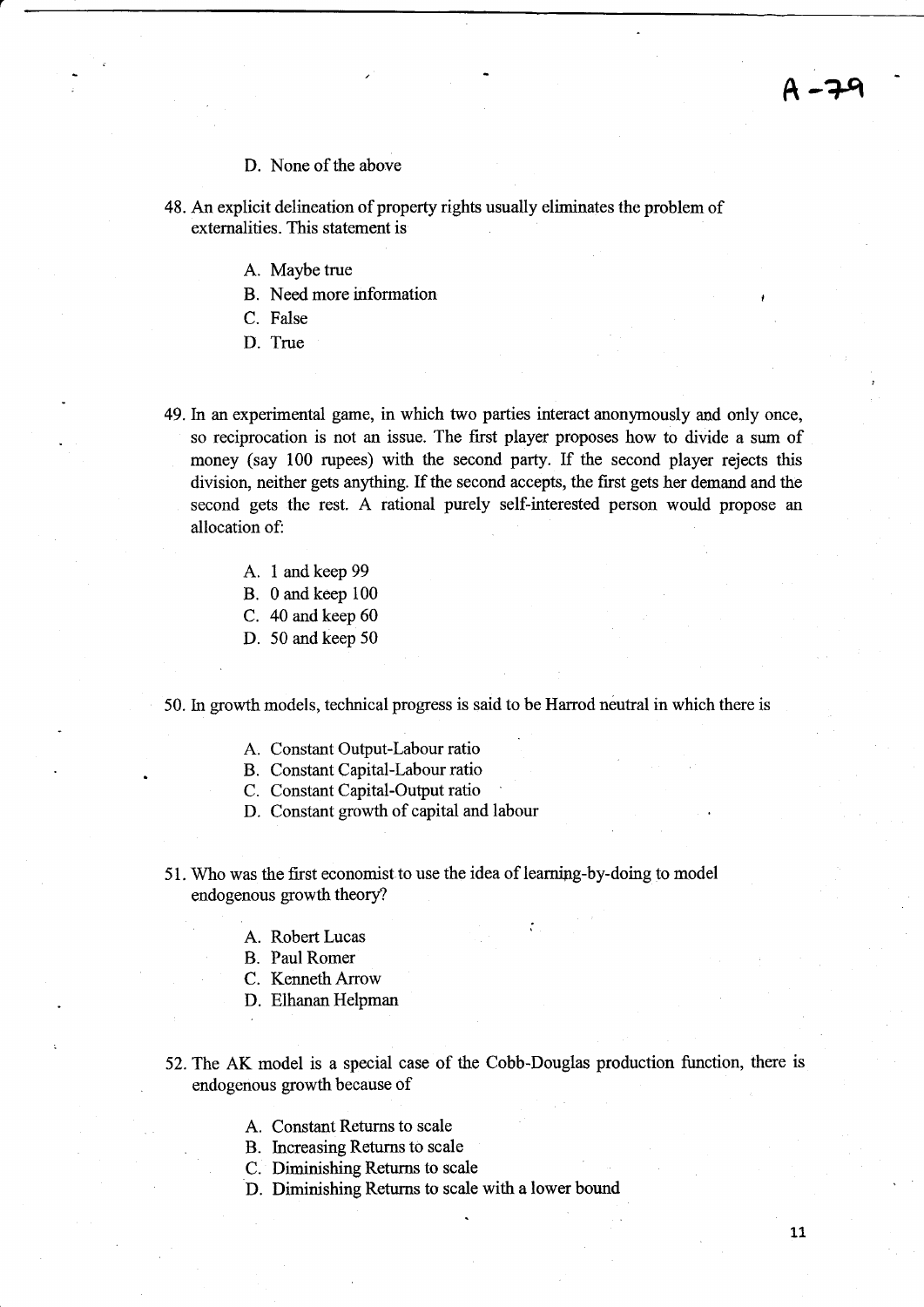- 53.In the basic Aggregate Demand-Aggregate Supply (AD/AS) model, which of the following is a defining assumption of the adjustrnent process that takes the economy from the short run to the long run? t
	- A. Factor supplies are assumed to be varying
	- B. Technology used in production is endogenous
	- C. The level of potential output fluctuates with the price level
	- D. Factor prices are assumed to respond to output gaps
- 54. In the basic neoclassical growth model. The effect of an increase in population (or the labour force) in an economy, with everything else held constant, is
	- A. An increase in per capita national income
	- B. A decrease in per capita output
	- C. A decrease in the capital-output ratio
	- D. An inward shift of the production possibilities boundary
- 55. What is a Nash equilibrium?
	- A. An example of a cooperative equilibrium
	- B. A situation where all players are maximizing their payoffs given the current behaviour of the other players
	- C. A situation where all players are better off than they would be with any other combination of strategies

..

- D. An unstable equilibrium
- 56. According to Ricardo's theory of differential rent, rent emerges because of
	- A. Leasing of land and its natural resources
	- B. Contracting between workers and capitalists
	- C. Differences between surplus produce and wages paid
	- D. Differences in the productivity of land
- 57. Many scholars inaccurately atfibute the wage fund theory to Adam Smith; the theory was in effect formulated by
	- A. John McCulloch and John Stuart Mill
	- B. David Ricardo and Karl Marx
	- C. John Stuart Mill and David Ricardo
	- D. John McCulloch and Karl Marx
- 58. In Classical Economics, unproductive labour is
	- A. Unemployed labour
	- B. Labour engaged in services
	- C. Labour engaged in agriculture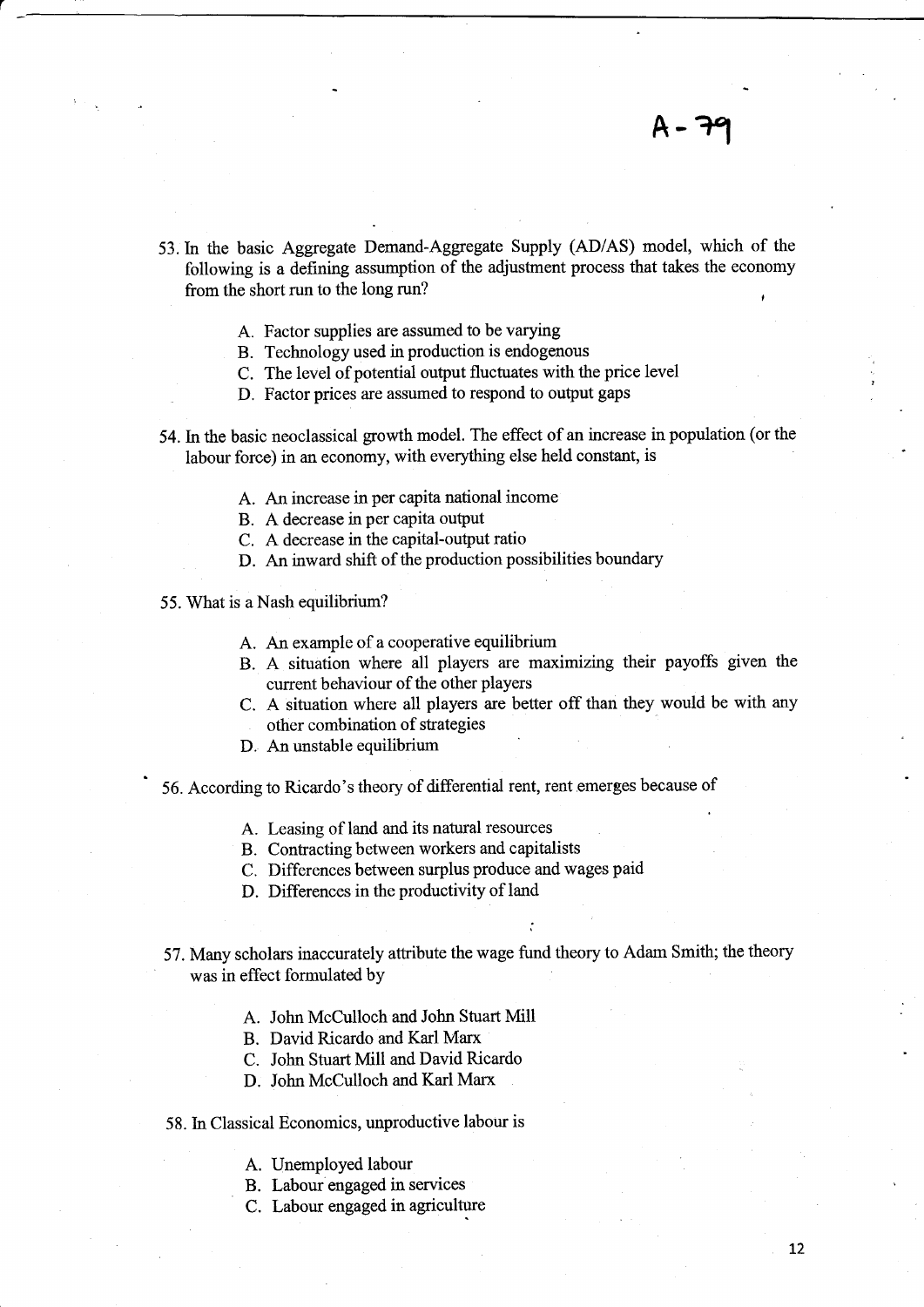- D. Child and women workers
- 59. The inverse supply and inverse demand functions of a commodity X are given by  $P_s =$  $8 + 4X$  and  $P_d = 20 - 5X$  respectively. If price P and quantity X are determined at the equality of total demand and total supply, then which statement is true?
	- A. Equilibrium price is 40 and equilibrium quantity is 9
	- B. Consumer's surplus is exactly equal to producer's surplus
	- C. Consumer's surplus is less than the producer's surplus
	- D. Consumer's surplus is greater than producer's surplus
- 60. According to India's union budget of 2021, how much amount is allocated for COVID vaccine?
	- A. 20,000 Crore
	- B. 15,000 Crore
	- C. 35,000 Crore
	- D. 50,000 Crore

61. Consider the following indirect demand and supply equations for a good:

(S)  $p = -30 + 0.25 Q^S$ ; (D)  $p = 19 - 0.20 Q^D$ .  $(p \ge 0; Q^S \ge 0; Q^D > 0)$ 

Which of the following is true for this system?

A. This is a free good and has no market equilibrium at any non-negative prices.

B. This is an economic good with a unique stable equilibrium

- C. This is an economic good with a unique but unstable equilibrium
- D. This is an economic good with multiple equilibria

62.The concept of Merit goods is given by

- A. Samuelson
- B. Dalton
- C. Musgrave
- D. None of the above
- 63. Wage Efficiency and Insider-Outsider hypothesis are associated with which of the following approaches?
	- A. Keynesian
	- B. Post-Keynesian
	- C. Classical
	- D. New Keynesian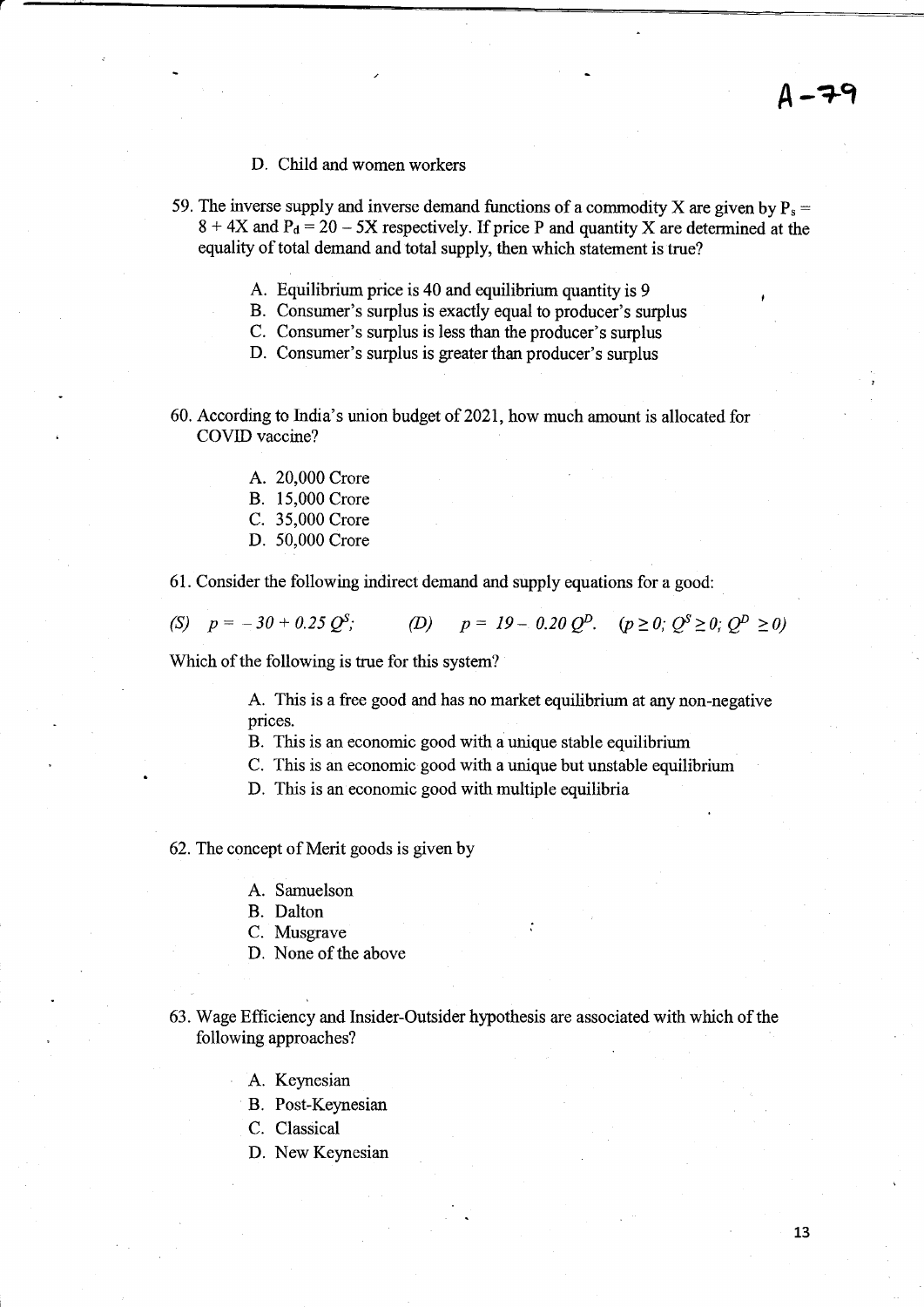$1 - 79$ 

64. The Female Labour Force Participation Rates in India for the past one decade have shown

- A. Stable Trend
- B. Declining Trend
- C. Increasing Trend
- D. No Discernible Trend

65. Raw material in the Marxist Political Economy is characterized as:

- A. Variable Capital
- B. Non-Capital
- C. Constant Capital
- D. Marginal Capital

66. The capitalist form of circulation of commodities in the Marxian analysis is represented by

- A. C-M-C
- B. M-C.M
- C. M-C-M'
- D. C-M-C'

67. The concept employed by Marxist Political Economy to understand the surplus value generated through the introduction of modern machines:

- . A. Absolute Surplus Value
- B. Mechanical Surplus Value
- C. Constant Surplus Value
- D. Relative Surplus Value

68. Which of the following is a desirable state of public finance under Indian conditions?

A. A zero-fiscal deficit

B. Fiscal deficit greater than revenue deficit

C. Revenue deficit greater than fiscal deficit

D. A zero-revenue deficit

69. A peculiar feature of India's Balance of Payments (BoP) under British rule was

- A. A trade deficit with positive Balance of Payments
- B. A fiade surplus with positive Balance of Payments
- C. A trade surplus with negative Balance of Payments
- D. A trade deficit with negative Balance of Payments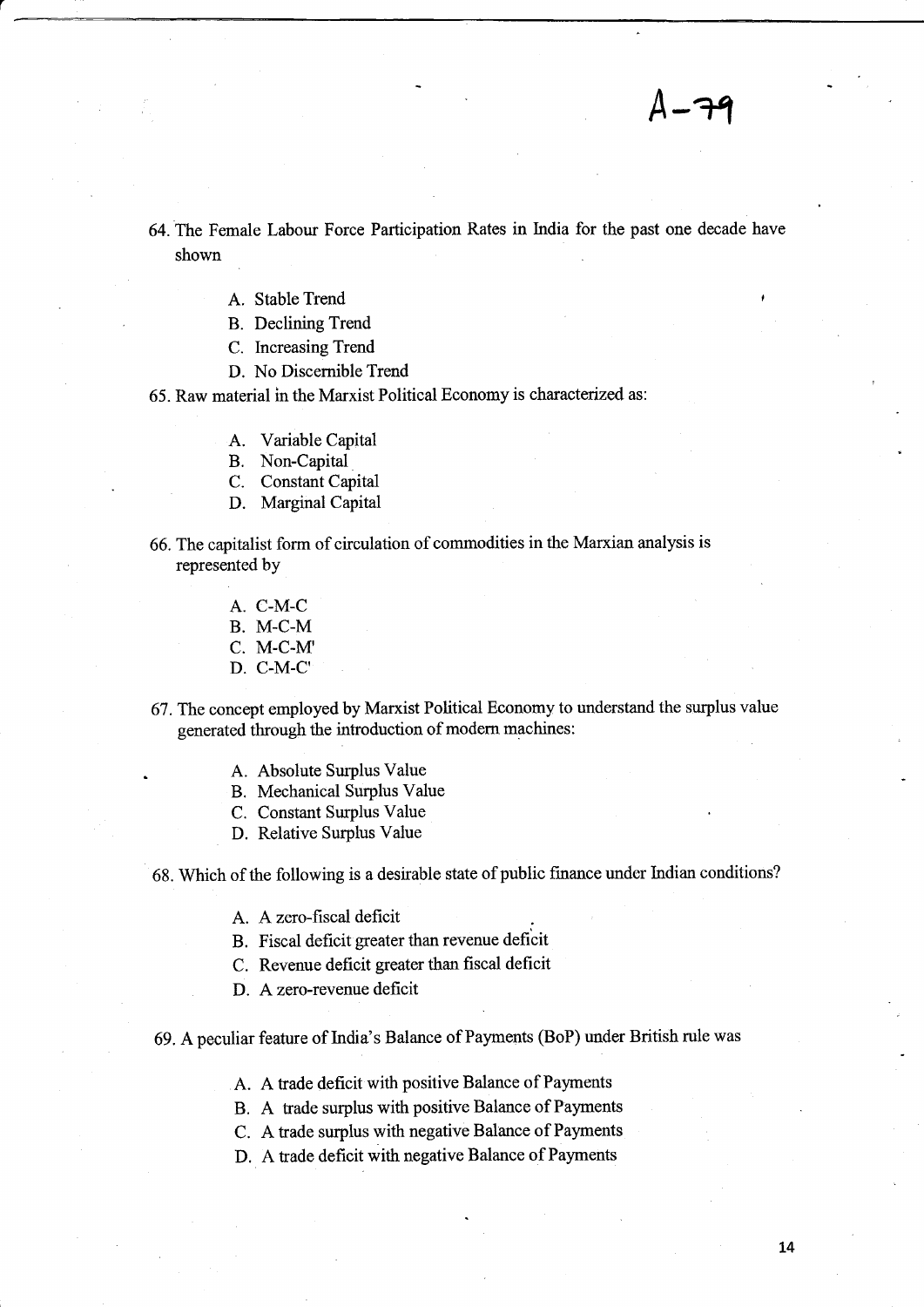$\ddot{\phantom{a}}$ 

70. The latest year for which lhdia's population census data is available

\*\*t<tr:krttr\*\*\*

J.

A. 202t **B.** 2011 C. 2019 D. 2014

15